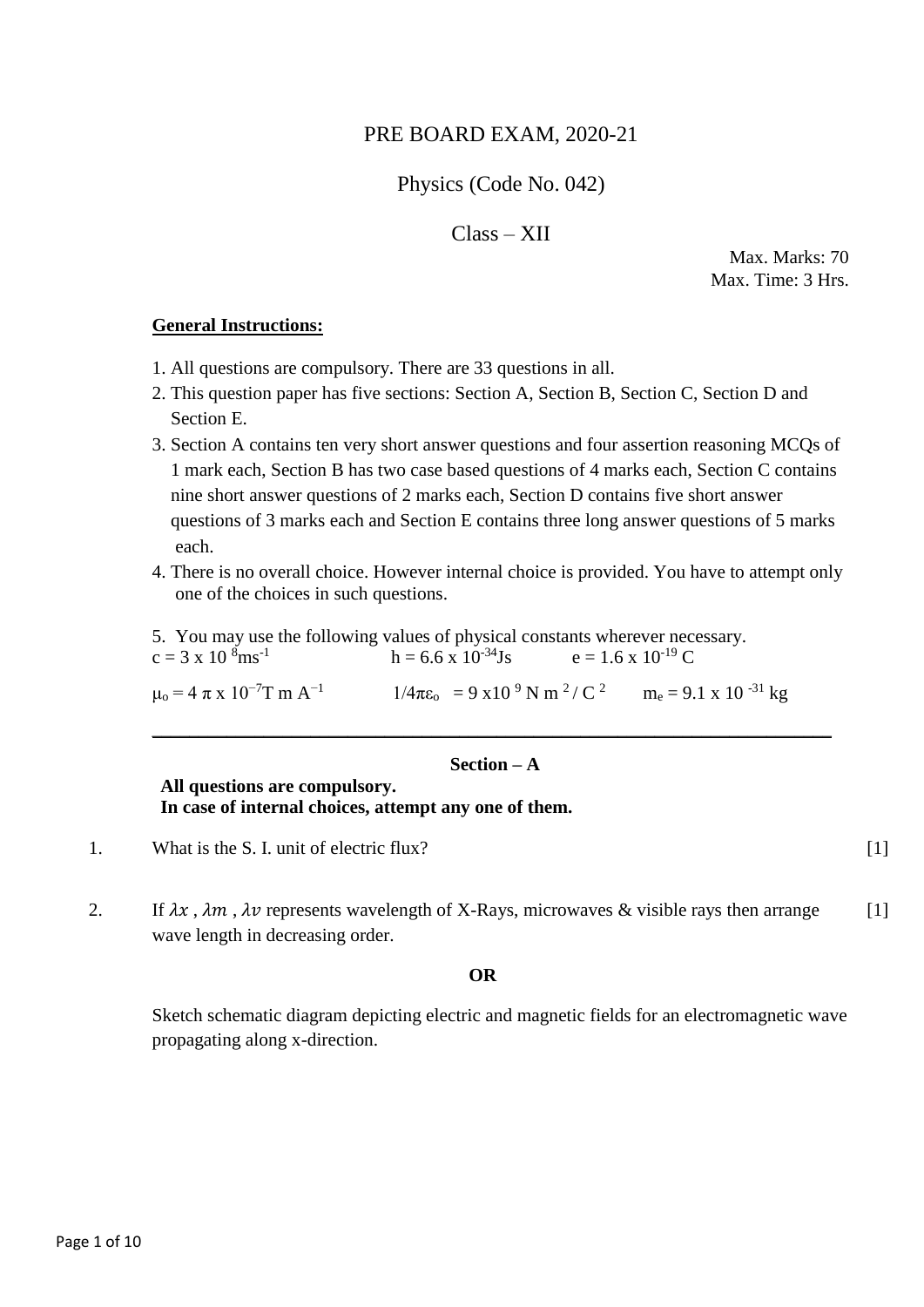0.2 Wb m<sup>-2</sup>. Calculate the torque acting on the coil.



4. What will be the self-inductance if the number of turns per unit length of the coil of a solenoid is doubled keeping other dimensions same? [1]

#### **OR**

A wheel with ten metallic spokes each 0.50 *m* long is rotated with a speed of 120 *rev*/*min* in a plane normal to the earth's magnetic field at the place. If the magnitude of the field is 0.4 Gauss, Calculate the induced e.m.f. between the axle and the rim of the wheel.

- 5. The critical angle for total internal reflection from a medium to vacuum is  $30<sup>0</sup>$ . What is the velocity of light in the medium? [1]
- 6. The graph shows the variation of stopping potential with frequency of incident radiation for two photosensitive metals A and B. Which one of the two has higher value of work function? Justify your answer. [1]



7. What is the ratio of nuclear radii if the mass numbers of two nuclei are 4 and 32?

 $[1]$ 

#### **OR**

A nucleus with  $A = 235$  splits into two new nuclei whose mass number are in the ratio of 2 :1. Find the radii of the new nuclei.

8. Draw energy band diagram of n-type and p-type semiconductor at temperature  $T > 0$  K. Mark the donor and acceptor energy level with their energies**.**   $[1]$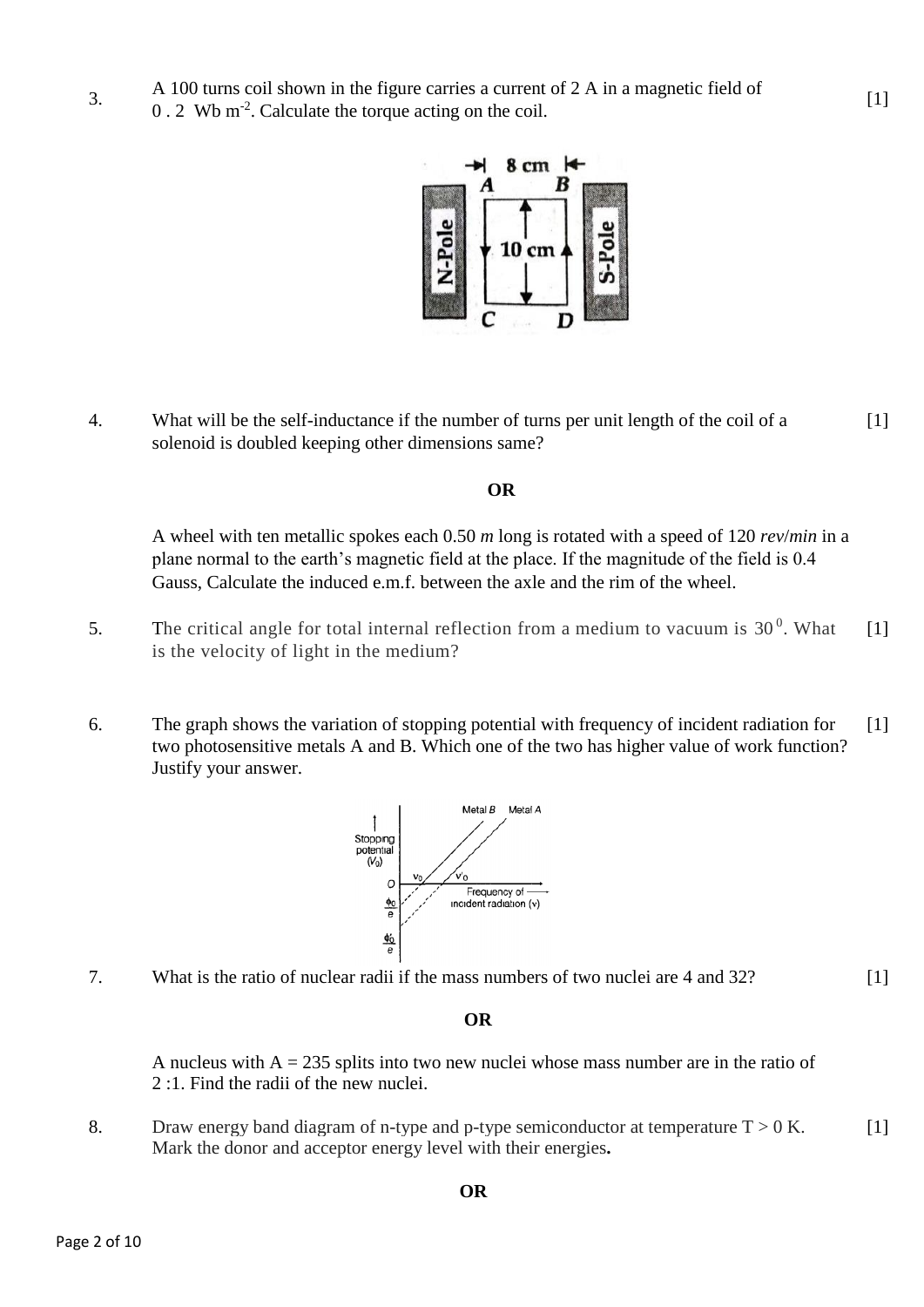a. Which type of biasing is there in the following diode?



- b. Write the name the minority charge carriers in a p-type semi-conductor?
- 9. In figure shows two p-n junctions diodes along-with a resistance R and a d.c. battery E. [1]



Indicate the path and direction of flow of appreciable current in the circuit.

10. What is a Light Emitting Diode (LED)? Mention one important advantage of LEDs over conventional lamps. [1]

**For question numbers 11, 12, 13 and 14, two statements are given-one labelled Assertion (A) and the other labelled Reason (R). Select the correct answer to these questions from the codes (a), (b), (c) and (d) as given below.** 

- **a) Both A and R are true and R is the correct explanation of A**
- **b) Both A and R are true but R is NOT the correct explanation of A**
- **c) A is true but R is false**
- **d) A is false and R is also false**
- 11. **Assertion (A):** Positive charge always moves from a higher potential point to a lower potential point. **Reason (R):** Electric potential is a vector quantity. [1]
- 12. **Assertion (A):** A current flows in a conductor only when there is an electric field within the conductor. **Reason (R):** The drift velocity of electrons in the presence of electric field decreases.  $[1]$
- 13. **Assertion (A):** In an electromagnetic wave, the magnitude of the magnetic field vector is much smaller than the magnitude of the electric field vector. **Reason (R):** The energy of electromagnetic waves is shared equally by the electric and magnetic fields. [1]
- 14 **Assertion (A):** When a capacitor is charged by a battery, both the plates receive charge equal in magnitude, no matter the sizes of plates are identical or not. **Reason (R):** The charge distribution on the plates of a capacitor is in accordance with the charge conservation principle.  $[1]$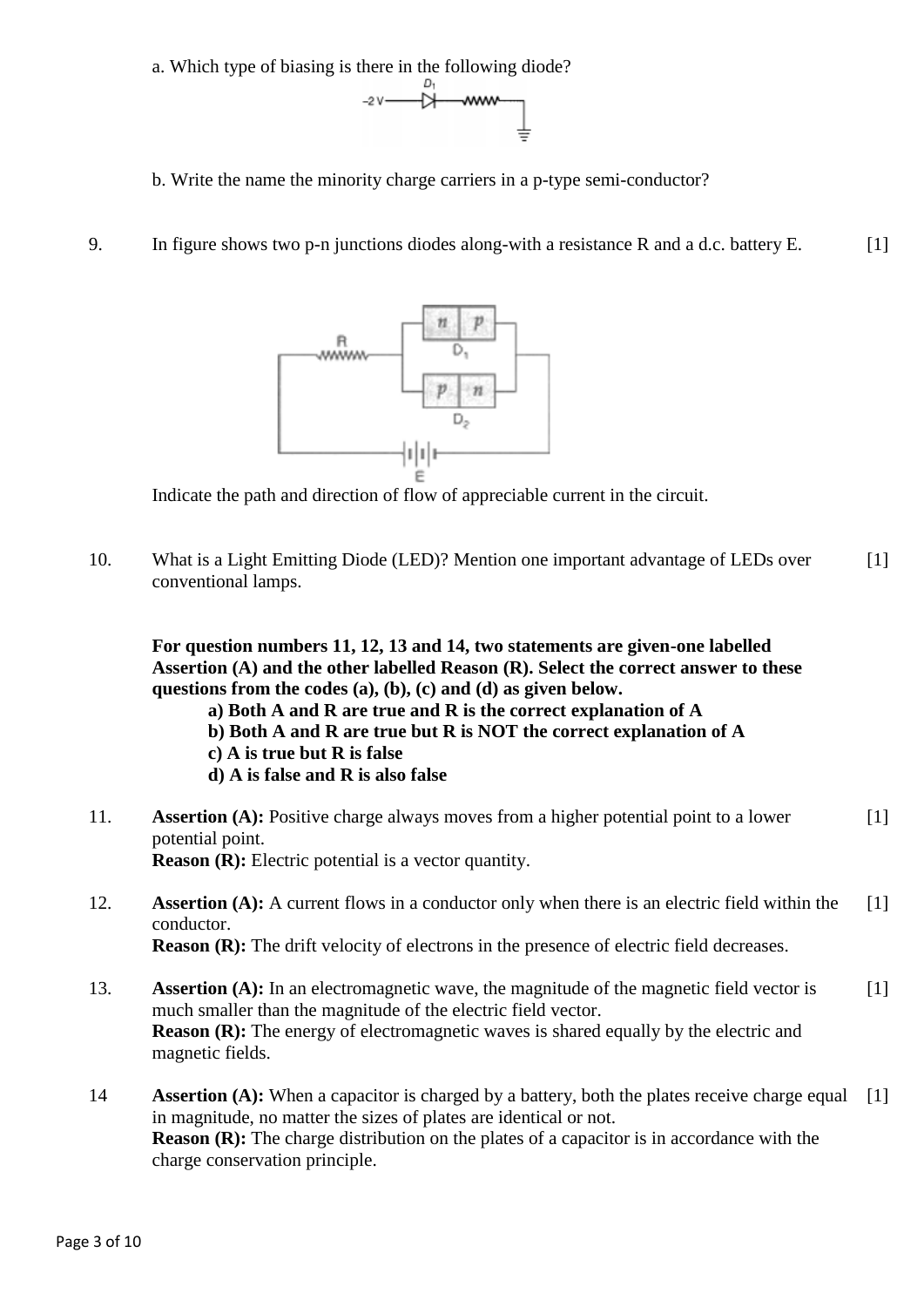#### **Section – B**

#### 15. **Questions 15 and 16 are Case Study based questions and are compulsory. Attempt any 4 sub parts from each question. Each question carries 1 mark**

A charge is a property associated with the matter due to which it experiences and produces an electric and magnetic field. Charges are scalar in nature and they add up like real numbers. Also, the total charge of an isolated system is always conserved. When the objects rub against each other charges acquired by them must be equal and opposite.



- i. The cause of charging is:
	- a. the actual transfer of protons
	- b. the actual transfer of electrons
	- c. the actual transfer of neutrons
	- d. none of the above
- ii. Pick the correct statement.
	- a. The glass rod gives protons to silk when they are rubbed against each other.
	- b. The glass rod gives electrons to silk when they are rubbed against each other.
	- c. The glass rod gains protons from silk when they are rubbed against each other.
	- d. The glass rod gains electrons when they are rubbed against each other.
- iii. If two electrons are each  $1.5\times10^{-10}$ m from a proton, as shown in Figure, magnitude of the net electric force they will exert on the proton is



- a.  $1.97\times10^{-8}$ N
- b.  $2.73\times10^{-8}$ N
- c.  $3.83\times10^{-8}$ N
- d.  $4.63\times10^{-8}$ N

e.

- iv. A charge is a property associated with the matter due to which it produces and experiences:
	- a. electric effects only
	- b. magnetic effects only
	- c. both electric and magnetic effects
	- d. none of these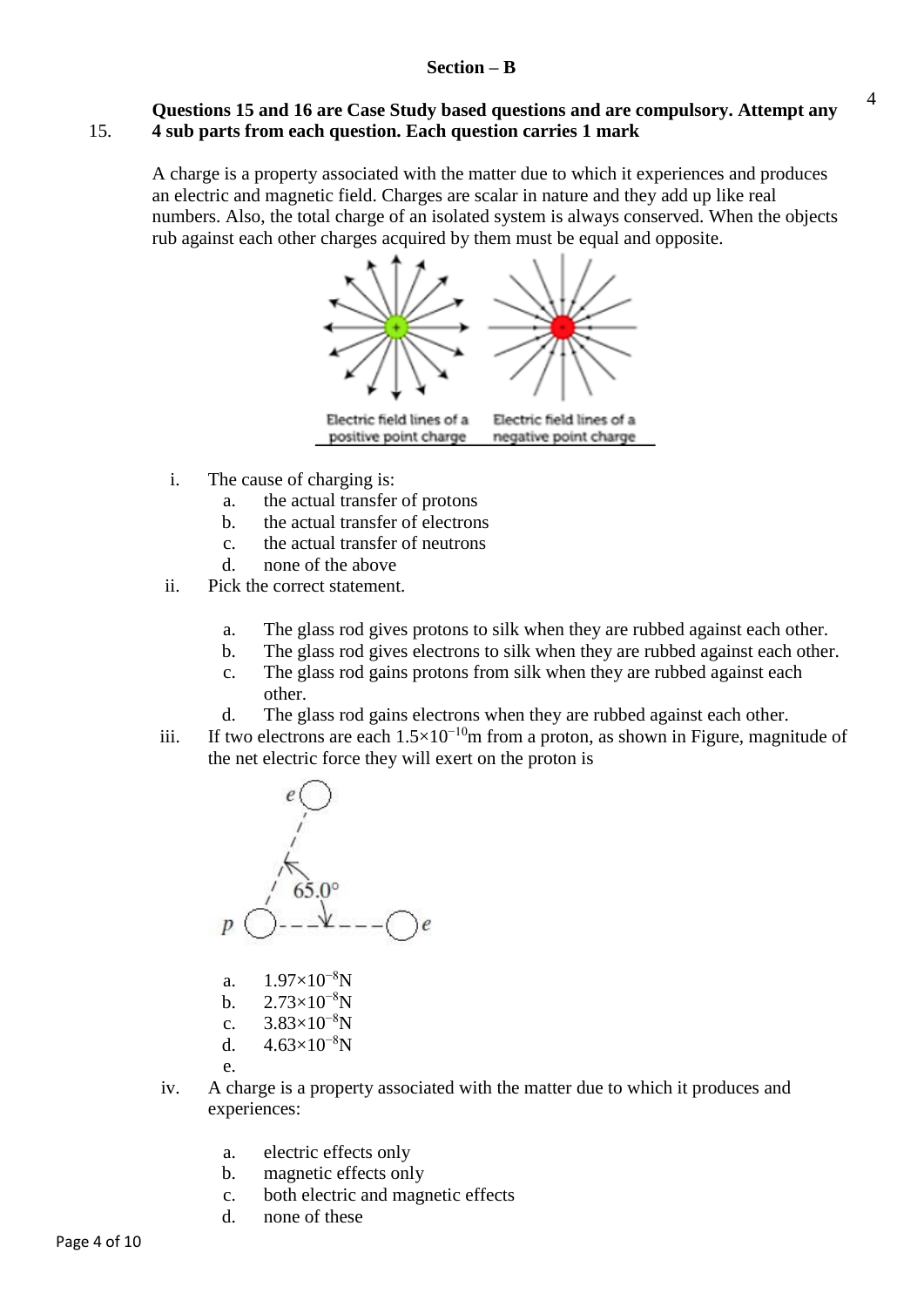- v. The cause of quantization of electric charges is:
	- a. transfer of an integral number of neutrons
	- b. transfer of an integral number of protons
	- c. transfer of an integral number of electrons
	- d. none of the above
- 16. Electrons in an atom or a molecule absorb energy and get excited, they jump from a lower energy level to a higher energy level, and they emit radiation when they come back to their original states. This phenomenon accounts for the emission spectrum through hydrogen too, better known as the hydrogen emission spectra.

4



- i. If 13.6 eV energy is required to ionize the hydrogen atom, then energy required to remove an electron from  $n = 2$  is:
	- a. 10.2 eV
	- b.  $0 \text{ eV}$
	- c. 3.4 eV
	- d. 6.8 eV
- ii. In Bohr's model of an atom which of the following is an integral multiple of  $h/2\pi$ ?
	- a. Kinetic energy
	- b. The radius of an atom
	- c. Angular momentum
	- d. None of these
- iii. The ratio between Bohr radii is:
	- a.  $1:2:3$
	- b.  $2:4:6$
	- c.  $1 : 4 : 9$
	- d. none of these
- iv. On moving up in the energy states of an H-like atom, the energy difference between two consecutive energy states:
	- a. increase
	- b. decrease
	- c. unchanged
	- d. none of these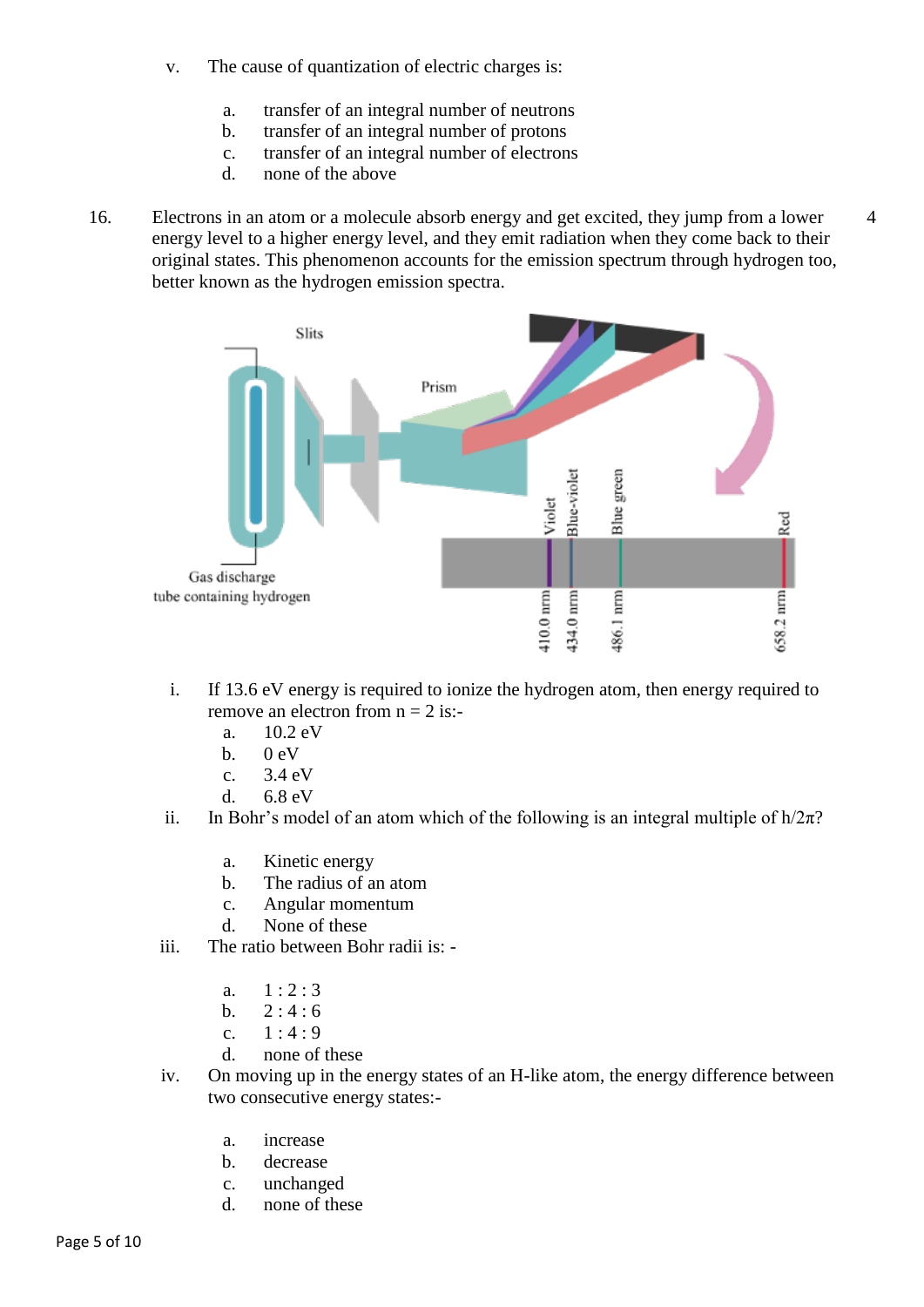- v. The Bohr model of atoms:
	- a. Assumes that the angular momentum of electrons is quantized
	- b. Uses Einstein's photoelectric equation
	- c. Predicts continuous emission spectra for atoms
	- d. None of these

### **Section – C All questions are compulsory. In case of internal choices, attempt anyone.**

17. a. State the underlying principle of working of a moving coil galvanometer.

b. Write two reasons why a galvanometer cannot be used as such to measure current in a given circuit. Name any two factors on which the current sensitivity of a galvanometer depends.

[2]

18. a. An equi convex lens of focal length f is cut into two identical plane convex lenses. How will the power of each part be related to the focal length of the original lens? [2]

b. A double convex lens of +5D is made of glass of refractive index 1.55 with both faces of equal radii of curvature. Find the value of its radius of curvature.

#### *OR*

Find the radius of curvature of the convex surface of a plano-convex lens, whose focal length is 0.3 m and the refractive index of the material of the lens is 1.5.

19. A point charge Q is fixed at point Z at a distance R from point Y on a circle of radius R as shown in the figure. Another point charge q is moved along the circle from point  $X$  to a diametrically opposite point Y. Point Z also lie on the extended diameter XY. How much work has to be done for the movement of the charge q? [2]



Three charges -q, Q and -q are placed at equal distances on a straight line. If the electric potential energy of the system of charges is zero, what is the ratio of q and Q?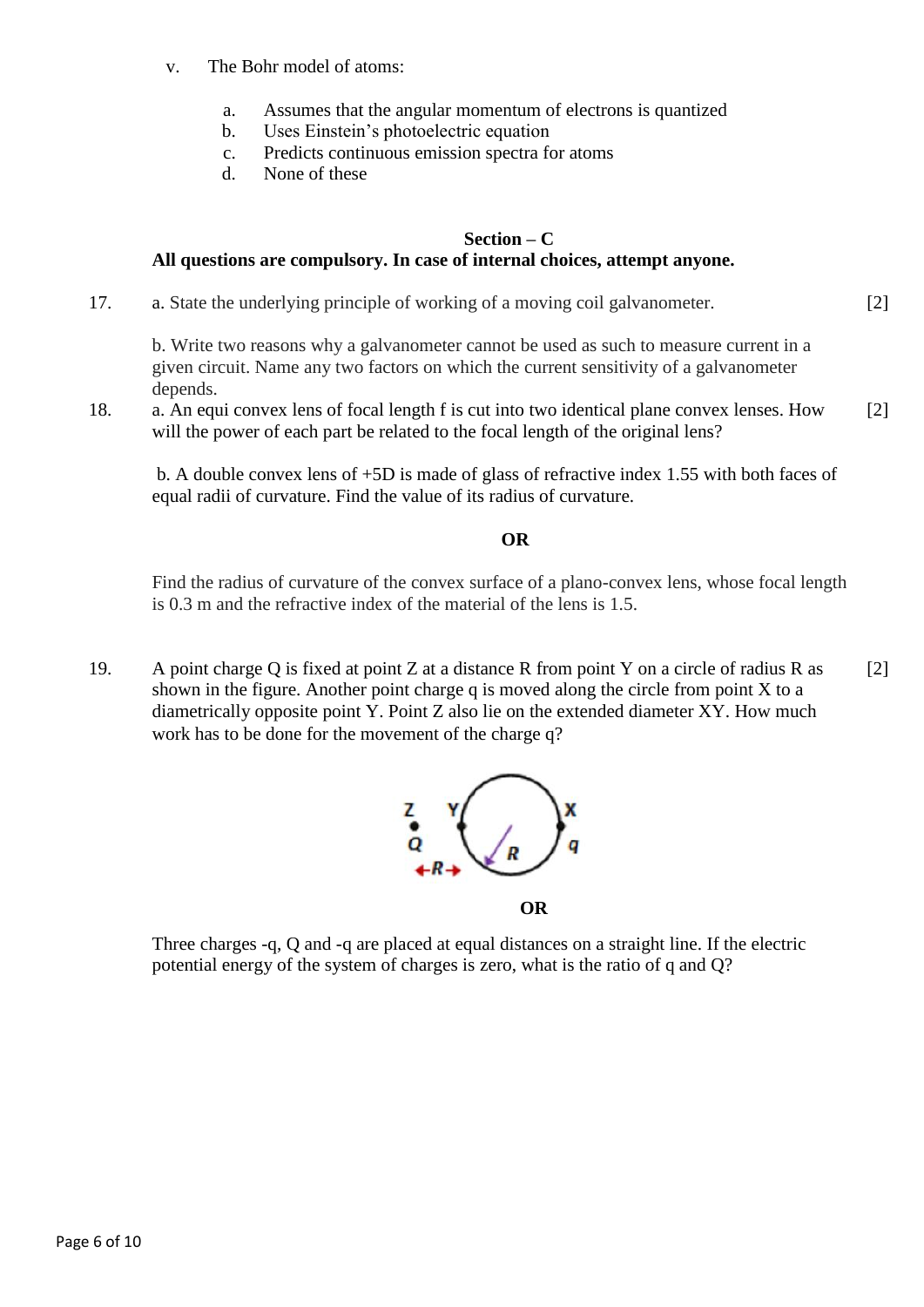- 20. Why are photodiodes used preferably in reverse bias condition? A photodiode is fabricated from a semiconductor with band gap of 2.8 eV. Can it detect a wavelength of 6000 nm? Justify. [2]
- 21. A bar magnet M is dropped so that it falls vertically through the coil C as shown in the figure (a). The graph obtained for voltage produced across the coil vs time is shown in figure (b). (i) Explain the shape of the graph. (ii) Why is the negative peak longer than the positive peak? [2]



- 22. Identify the following electromagnetic radiations as per the wavelengths given below. Write one application of each. [2]
	- (a) 1 mm
	- (b)  $10^{-8}$  m
- 23. State the principle of working of p-n diode as a rectifier. Explain, with help of a circuit diagram, the use of p-n diode as a full wave rectifier. [2]
- 24. Define the terms magnetic inclination and horizontal component of earth's magnetic field at a place. Establish the relationship between the two with help of a diagram. [2]

## **OR**

Horizontal component of earth's magnetic field at a place is  $\sqrt{3}$  times the vertical component. What is the value of inclination at that place?

25. What type of wave front will emerge from a distant light source? Use Huygens' principle to verify the laws of refraction. [2]

#### **Section -D All questions are compulsory. In case of internal choices, attempt any one.**

26. a. State Biot Savart law. Give its mathematical formulation.

b. Two small identical circular coils (radius  $= R$ ) marked 1, 2 carry equal current and are placed with their geometric axes perpendicular to each other as shown in the figure. Derive an expression for the resultant magnetic field at point 0.

[3]

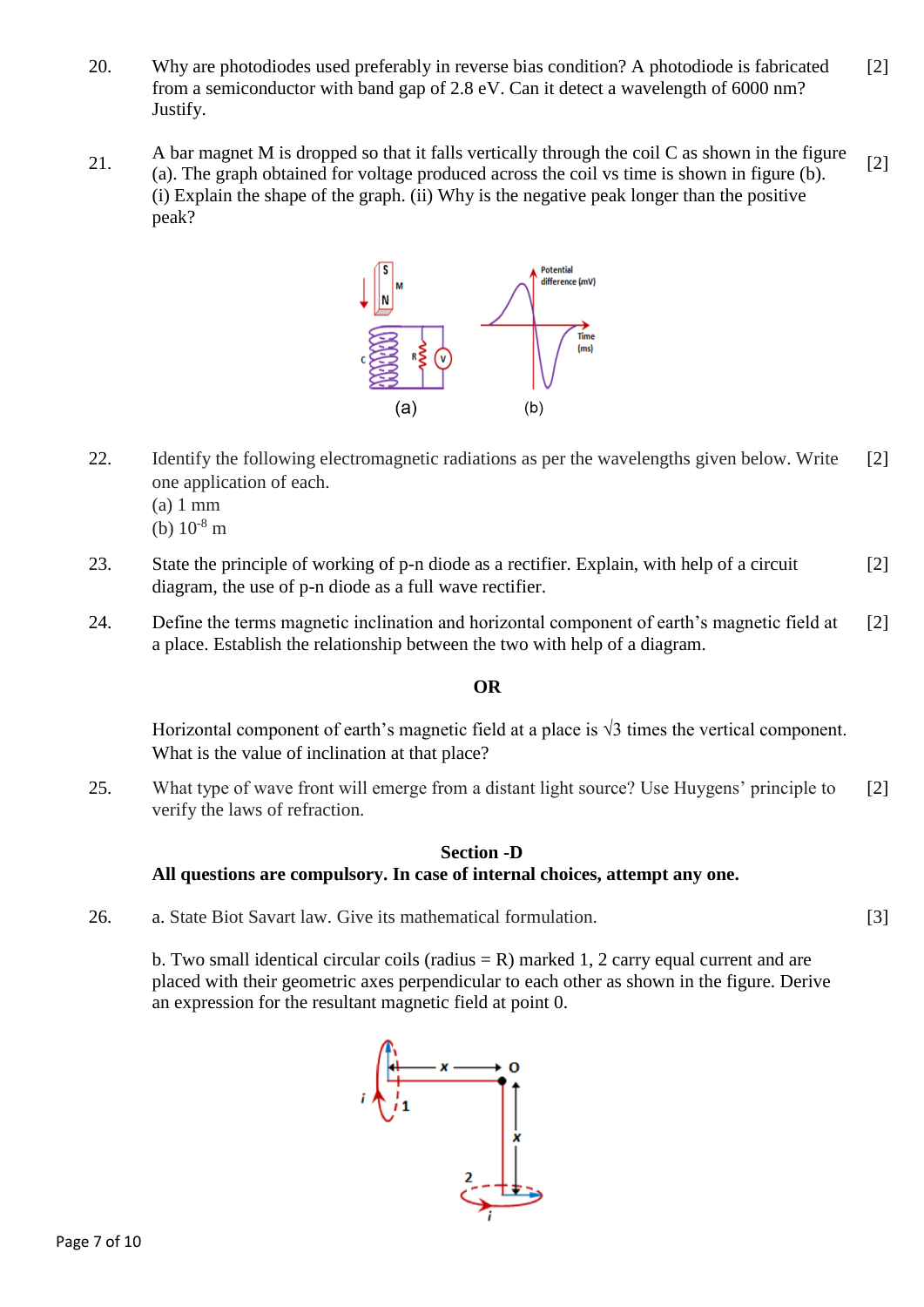a. State Ampere's circuital law. Give its mathematical formulation.

b. What is the net magnetic field at point P? Also determine the distance of the point from the conductor X at which the net magnetic field is zero.



27. a. Using the graph shown in the figure for stopping potential v/s the incident frequency of [3] photons, calculate Planck's constant.



- b. A proton and a deuteron are accelerated through the same accelerating potential. Which one of the two has
	- (i) greater value of de-Broglie wavelength associated with it, and
	- (ii) less momentum?
- 28. a. Write the mathematical relation between mobility and drift velocity of charge carriers in a conductor. Name the mobile charge carriers responsible for conduction of electric current in (i) an electrolyte (ii) an ionized gas. [3]
	- b. Using Kirchhoff's laws, determine the currents  $I_1$ ,  $I_2$  and  $I_3$  in the circuit shown in figure.



29. a. Out of blue and red light which is deviated more by a prism? Give reason. b. Derive the formula that can be used to determine refractive index of material of a prism in minimum deviation condition.

[3]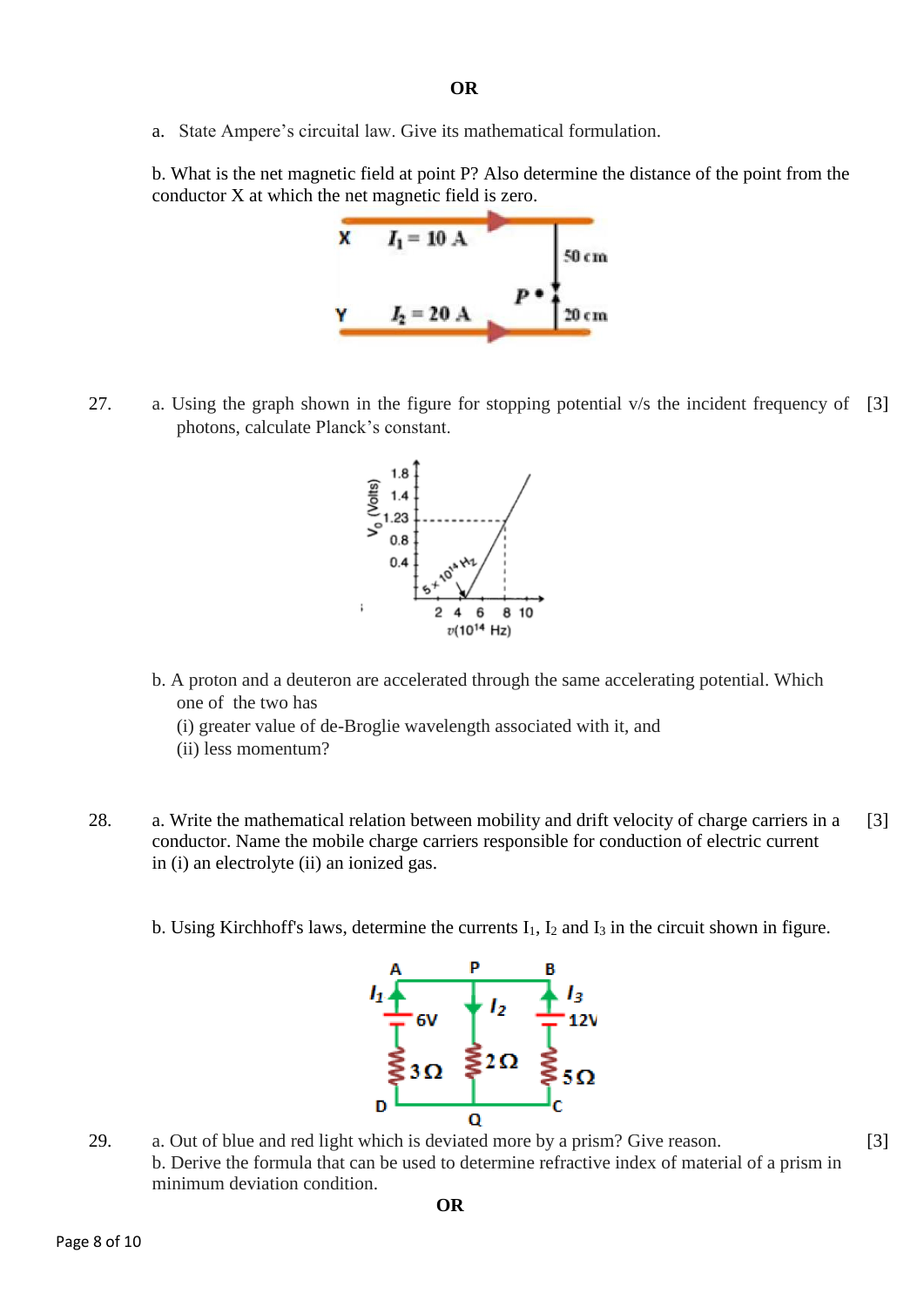a. Write the relationship between angle of incidence 'i', angle of prism 'A' and angle of minimum deviation for a triangular prism.

b. A ray of light, incident on an equilateral glass prism ( $\mu$ <sub>g</sub> =  $\sqrt{3}$ ) moves parallel to the base line of the prism inside it. Find the angle of incidence for this ray.

30. (i) Draw a labelled ray diagram showing the formation of a final image by a compound microscope at least distance of distinct vision. [3]

(ii) The total magnification produced by a compound microscope is 20. The magnification produced by the eyepiece is 5. The microscope is focussed on a certain object. The distance between the objective and eyepiece is observed to be 14 cm. If least distance of distinct vision is 20 cm. Calculate the focal length of the objective and the eyepiece.

(iii) What is the length of a telescope in a normal adjustment?

#### **Section – E All questions are compulsory. In case of internal choices, attempt any one.**

31. a. State Gauss theorem in electrostatics. Using Gauss's law, derive expression for intensity of [5] electric field of infinitely long wire.

b. Two infinitely long parallel wires having linear charge densities  $\lambda_1$  and  $\lambda_2$  respectively are placed at a distance of *R*. What is the force per unit length on either wire?

#### **OR**

a. What is the work done in rotating an electric dipole of dipole moment p from its position of stable equilibrium to its position of unstable equilibrium in a uniform electric field E?

b. Derive an expression for the torque experienced by an electric dipole in a uniform electric field. What is net force acting on this dipole?

c. An electric dipole of length 2cm is placed with its axis making an angle of  $60^0$  with respect to uniform electric field of 10<sup>5</sup>N/C. If it experiences a torque of  $8\sqrt{3}$  Nm, calculate the magnitude of charge on the dipole, and its potential energy.

32. a. What is quality factor Q? Express it in terms of L, C and R. What does it signify?

[5]

b. Why should the quality factor have high value in receiving circuits? Name the factors on which it depends.

c. A series LCR circuit is connected to an a.c. source of 220V, 50Hz. If the readings of voltmeters across resistor, capacitor and inductor are 65 V, 415 V and 204 V and  $R = 100\Omega$ . Calculate (i) current in the circuit (ii) value of L, and (iii) capacitance required to produce resonance with the given inductor L.